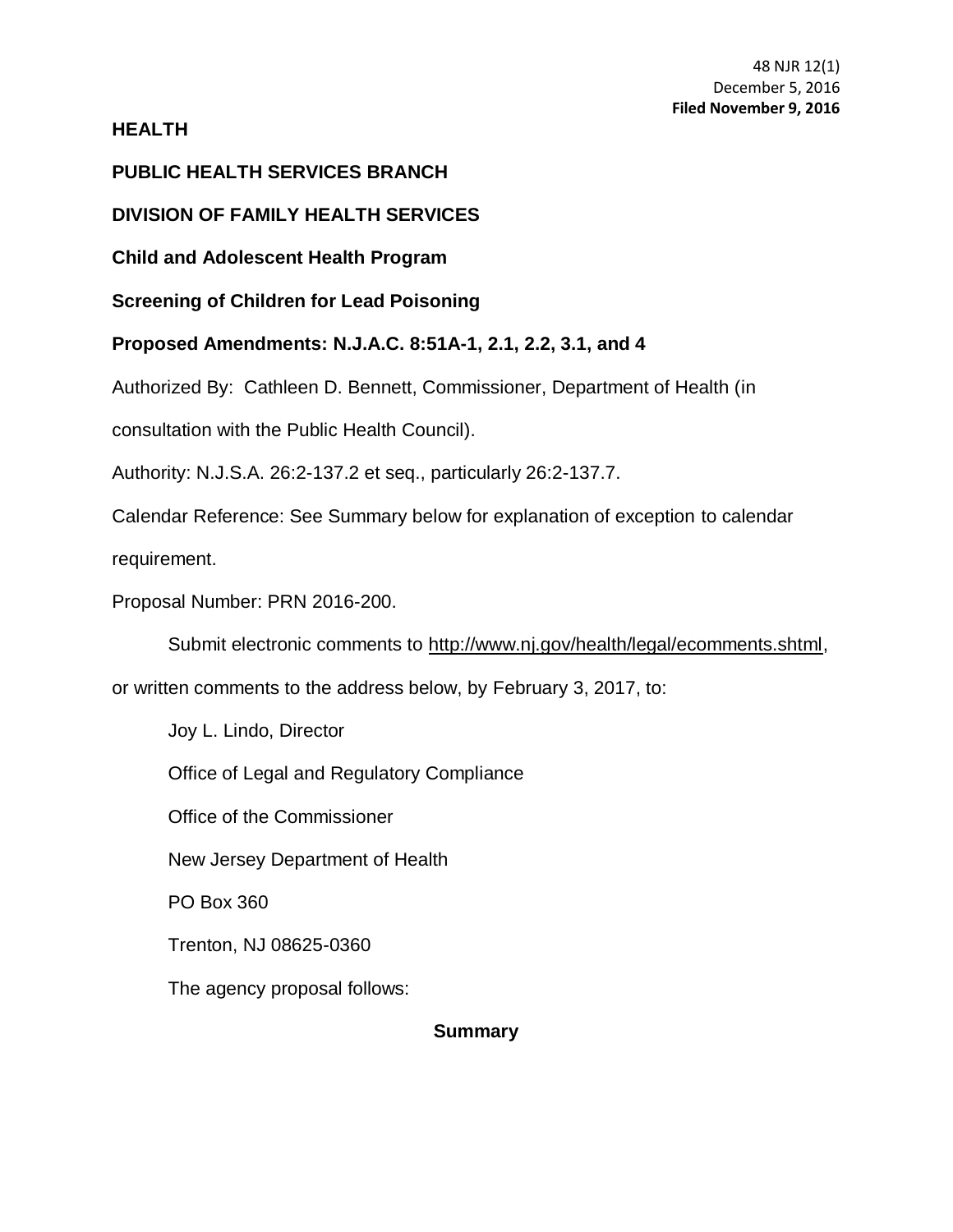[N.J.S.A. 26:2-137.1](http://www.lexis.com/research/buttonTFLink?_m=c40a86fa64ea7c519c95069e484ae0e8&_xfercite=%3ccite%20cc%3d%22USA%22%3e%3c%21%5bCDATA%5b36%20N.J.R.%205068%28a%29%5d%5d%3e%3c%2fcite%3e&_butType=4&_butStat=0&_butNum=3&_butInline=1&_butinfo=NJCODE%2026%3a2-137.1&_fmtstr=FULL&docnum=1&_startdoc=1&wchp=dGLbVzt-zSkAl&_md5=f7c8a6ffb0d2229d33acad3c2de0b07b) et seq. (P.L. 1995, c. 328) (the Act), which became effective on March 5, 1996, established the Department of Health's (Department) Lead Screening Program. The Act was intended to help reduce and eventually eliminate elevated blood lead levels in children through lead screening. The Act requires physicians, registered professional nurses, as appropriate, and licensed health care facilities that serve children, to perform lead screening on each child to whom they provide health care services. [N.J.S.A. 26:2-137.4.](http://www.lexis.com/research/buttonTFLink?_m=c40a86fa64ea7c519c95069e484ae0e8&_xfercite=%3ccite%20cc%3d%22USA%22%3e%3c%21%5bCDATA%5b36%20N.J.R.%205068%28a%29%5d%5d%3e%3c%2fcite%3e&_butType=4&_butStat=0&_butNum=4&_butInline=1&_butinfo=NJCODE%2026%3a2-137.4&_fmtstr=FULL&docnum=1&_startdoc=1&wchp=dGLbVzt-zSkAl&_md5=e9c047ba631ff6f4513f0c219e8d7fca) The Law directs the Department to promulgate rules providing for specific implementation of the lead screening requirements, including the age of the child when initial screening shall be conducted, the time intervals between screening, when follow-up testing is required, and the methods to be used to conduct the lead screening. N.J.S.A. 26:2-137.4e and 137.7.

On January 4, 2012, the Advisory Committee on Childhood Lead Poisoning Prevention (Advisory Committee) to the Federal Centers for Disease Control and Prevention (CDC) released its report entitled, "Low Level Lead Exposure Harms Children: A Renewed Call for Primary Prevention." On May 13, 2012, the CDC published the "CDC Response to Advisory Committee on Childhood Lead Poisoning Prevention Recommendations in Low Level Lead Exposure Harms Children: A Renewed Call for Primary Prevention." In its response, the CDC either concurred or concurred in principle with all of the Advisory Committee's recommendations. One key recommendation was that the CDC should use a childhood blood lead level reference value based on the 97.5th percentile of the population blood lead level in children ages one through five, currently five micrograms per deciliter (µg/dL), to identify children and environments associated with lead exposure hazards. The Advisory Committee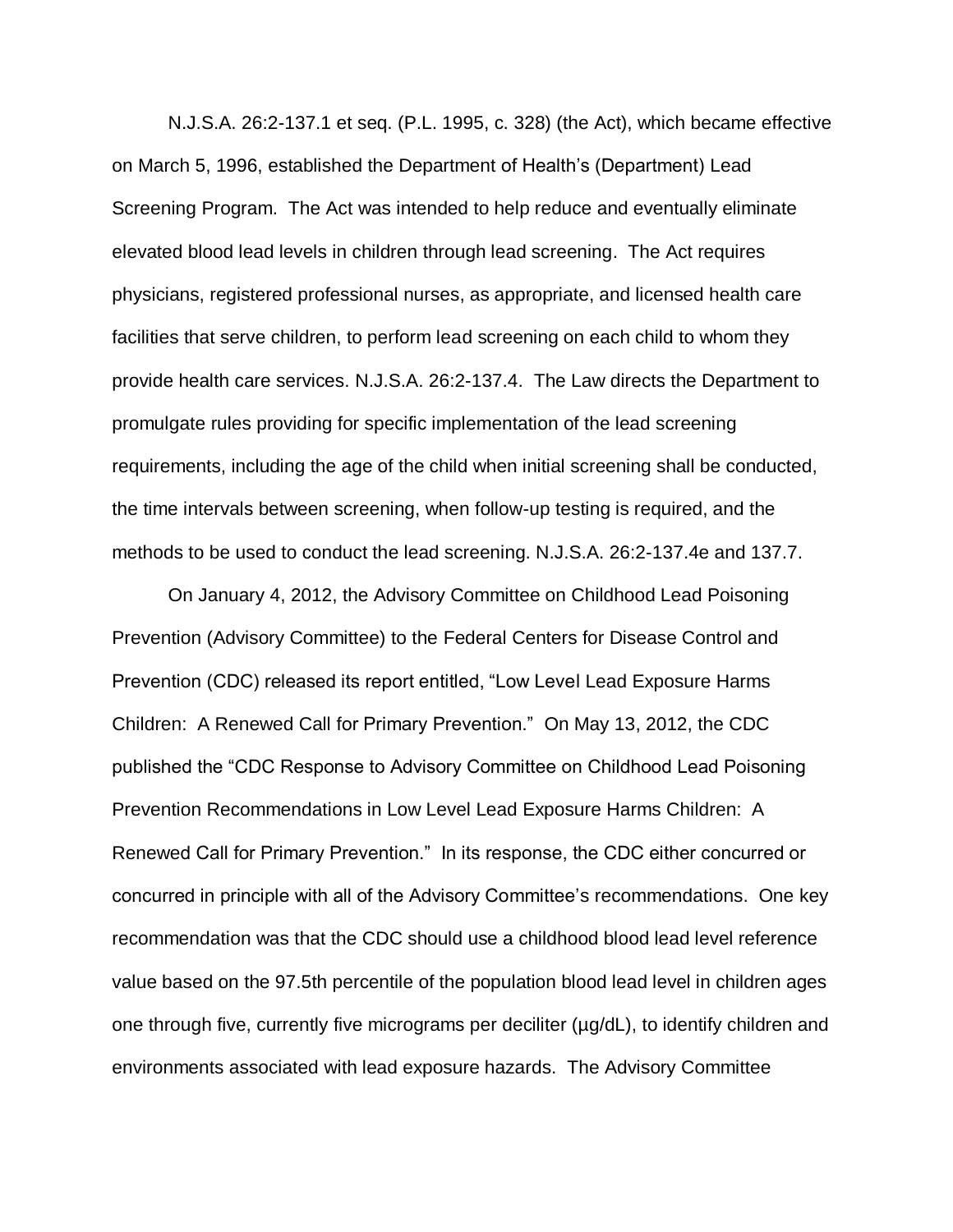recommended that the reference value should be updated by the CDC every four years based on the most recent population-based blood lead surveys among children. The CDC concurred in principle with this recommendation. Accordingly, the Department is proposing to lower the reference value at N.J.A.C. 8:51A to five µg/dL.

Throughout the chapter, the Department proposes to correct the name of the Department from the "Department of Health and Senior Services" to the "Department of Health," pursuant to P.L. 2012, c. 17. Throughout the chapter, the Department proposes to replace the term "lead poisoning" with the term, "elevated blood lead level," except where the term is used as a historical reference or in the name of an official publication. Throughout the chapter, the Department proposes to amend the phrases, "under six years of age," to "less than 72 months of age" and "between six months" to "at least six months," to more precisely establish the ages of children to which this chapter applies. At N.J.A.C. 8:51A-1.3, in order to comport with the recommendations of the Advisory Committee discussed above, the Department proposes to amend the definition of "elevated blood lead" to mean a blood lead test result equal to or greater than five µg/dL. The Department proposes to add a definition at N.J.A.C. 8:51A-1.3 for "micrograms per deciliter" in order to improve the readability of the chapter. Accordingly, throughout the chapter, the Department proposes to abbreviate the term "micrograms per deciliter" to "µg/dL." The Department proposes to amend N.J.A.C. 8:51A-1.3 ("currently accepted medical guidelines"), 4.1(b), and 4.2(a), (b), (c), and (e) to change the reference value to a blood lead test result equal to or greater than five µg/dL in order to comport with the recommendations of the Advisory Committee.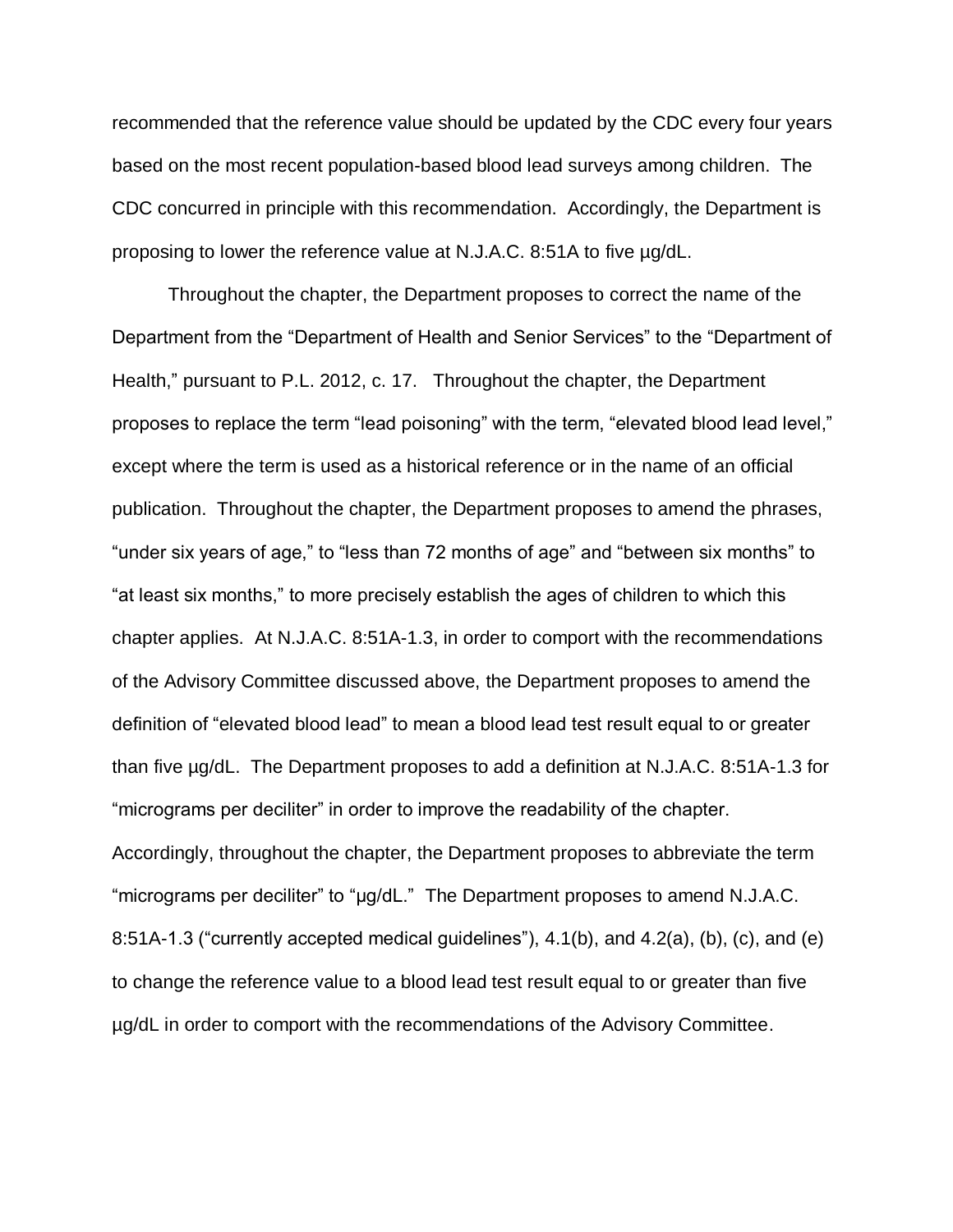As the Department has provided a 60-day comment period for this notice of proposal, this notice is excepted from the rulemaking calendar requirement, pursuant t[o](http://www.lexis.com/research/buttonTFLink?_m=c40a86fa64ea7c519c95069e484ae0e8&_xfercite=%3ccite%20cc%3d%22USA%22%3e%3c%21%5bCDATA%5b36%20N.J.R.%205068%28a%29%5d%5d%3e%3c%2fcite%3e&_butType=4&_butStat=0&_butNum=13&_butInline=1&_butinfo=NJ%20ADMIN%201%3a30-3.3&_fmtstr=FULL&docnum=1&_startdoc=1&wchp=dGLbVzt-zSkAl&_md5=369b1fc2065831a30fb4a0eb2959e094) [N.J.A.C. 1:30-3.3\(a\)5](http://www.lexis.com/research/buttonTFLink?_m=c40a86fa64ea7c519c95069e484ae0e8&_xfercite=%3ccite%20cc%3d%22USA%22%3e%3c%21%5bCDATA%5b36%20N.J.R.%205068%28a%29%5d%5d%3e%3c%2fcite%3e&_butType=4&_butStat=0&_butNum=13&_butInline=1&_butinfo=NJ%20ADMIN%201%3a30-3.3&_fmtstr=FULL&docnum=1&_startdoc=1&wchp=dGLbVzt-zSkAl&_md5=369b1fc2065831a30fb4a0eb2959e094).

### **Social Impact**

Lead is a heavy metal that has been widely used in industrial processes and consumer products. When absorbed into the human body, lead affects the brain, blood, kidneys, and nervous system. The effects of lead on the brain and nervous system are particularly serious and can cause learning disorders, developmental delays, hyperactivity, decreased hearing, and death. Research has shown that children under six years of age, especially children between six months and three years of age, are particularly sensitive to the adverse effects of lead exposure. Children who have suffered from the adverse effects of lead exposure may require special health and educational services in order to assist them to develop to their potential as productive members of society.

The Department anticipates that the proposal to reduce the reference value from 10 µg/dL to five µg/dL would have a positive social impact. While the proposed amendments would not change the number of children being screened, the Department estimates that an additional 4,000 children would be identified per year as having elevated blood lead levels under the new standard. This would lead to risk reduction education and nutritional counseling being provided to the parents and guardians of atrisk children sooner, thus, leading to healthier outcomes. Since the best health practice concerning lead exposure is to prevent it, risk reduction education being provided to more people would have a positive social impact.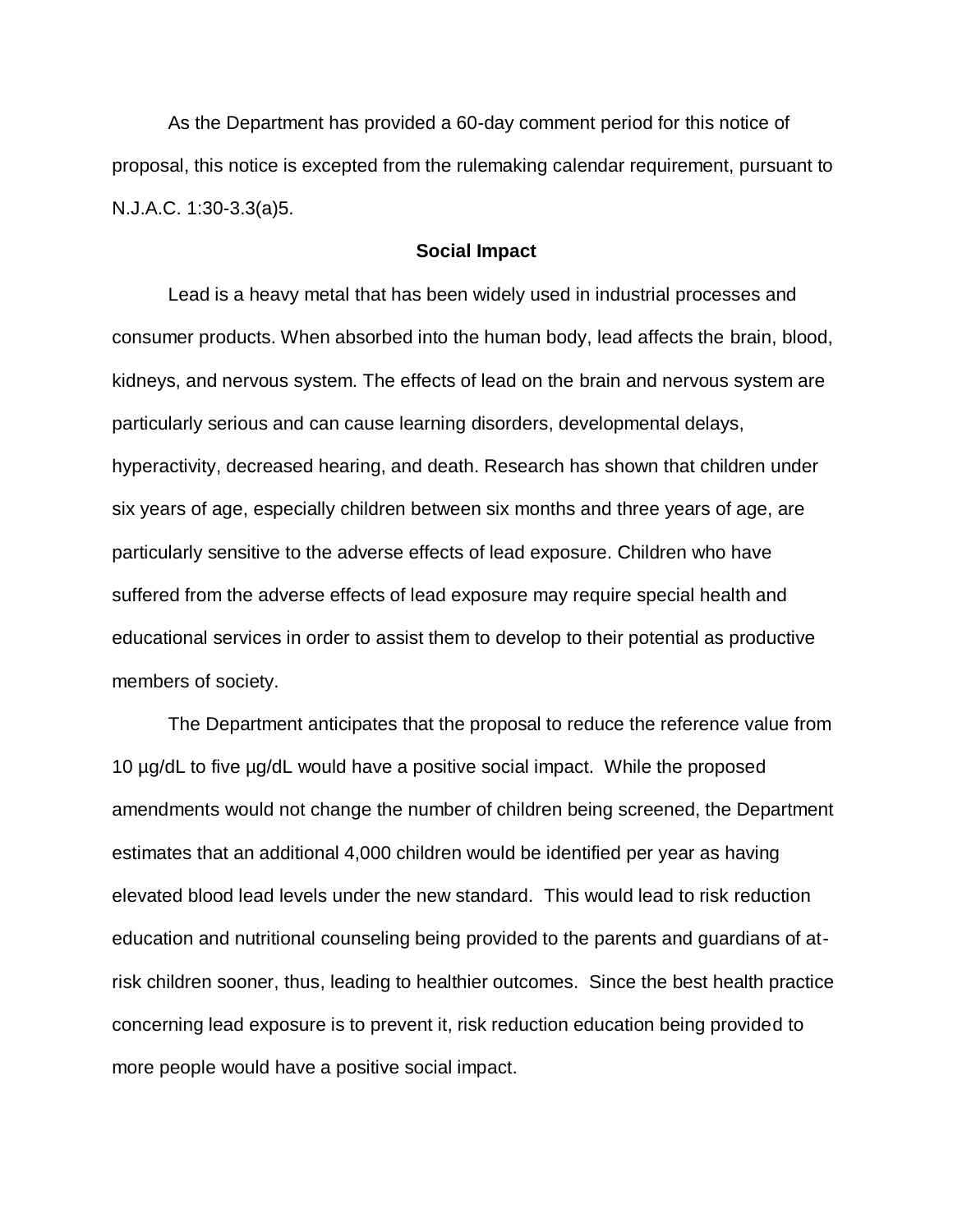### **Economic Impact**

The proposed amendments would not result in additional children being tested, so the costs of lead screening would not change as a result of the proposed amendments. The Department estimates that the cost range of an individual blood lead screening is \$10.00 to \$75.00. According to a report from the New Jersey Department of the Public Advocate concerning the economic impact of reducing lead exposures, the "… net societal benefits arising from these improvements in high school graduation rates and reductions in crime would amount to \$31,000 per child"; moreover, "(T)he New Jersey State budget would realize benefits of \$14,000 per student and \$9 billion across the entire cohort of children aged up to six years. These savings apply only to the present cohort of children aged up to six years. We would expect savings to increase as additional cohorts of children are born in New Jersey." Source: Muennig P, Bao P., The social costs of childhood lead exposure in New Jersey, New Jersey Department of the Public Advocate, December 2009.

### http://leadpoisoninfo.com/pressreleases/NJ\_Lead\_Report\_Final-5.pdf.

The costs of lead screening are more than offset by the economic benefits resulting from reducing blood lead levels in children and from preventing the serious medical and developmental consequences of elevated blood lead levels.

### **Federal Standards Statement**

The only Federal regulation governing lead screening of children is a requirement of the U.S. Department of Health and Human Services that applies only to children enrolled in Medicaid and requires such children to be screened at 12 and 24 months, or between 36 and 72 months in the case of a child who has not been previously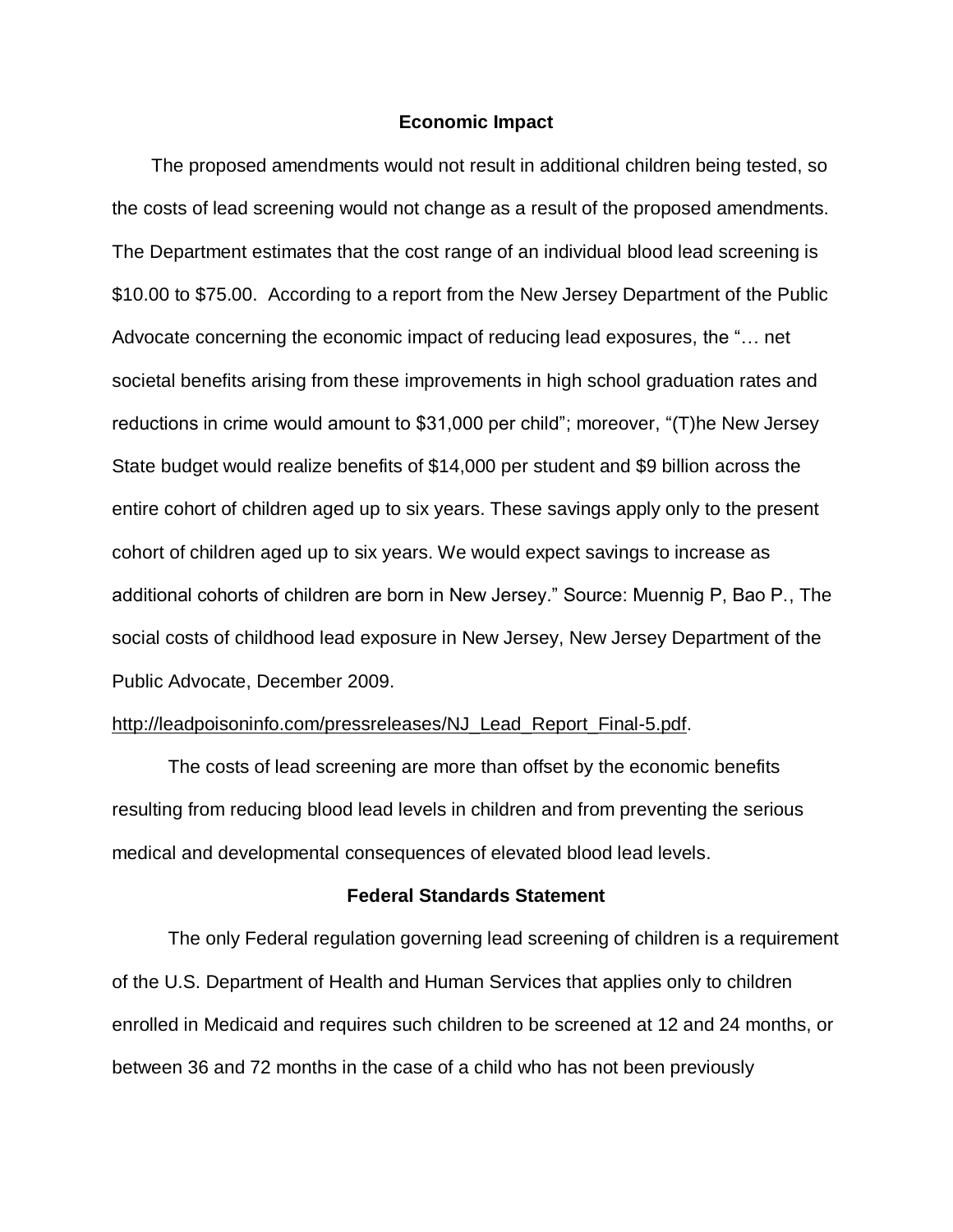screened. The current rules are as protective as the Federal rules. Accordingly, N.J.A.C. 8:51A would continue to govern lead screening for non-Medicaid enrolled children in New Jersey. The proposed amendments are as protective as Federal recommendations regarding childhood lead screening. The Department's proposal to adopt a reference level of five µg/dL as the threshold for clinicians to provide education and to recommend follow up screenings is consistent with the CDC position expressed in the publication "CDC Response to Advisory Committee on Childhood Lead Poisoning Prevention Recommendations in 'Low Level Lead Exposure Harms Children: A Renewed Call for Primary Prevention'," by the Centers for Disease Control and Prevention.

### **Jobs Impact**

The implementation of the proposed amendments would not increase the number of blood lead screening tests performed by New Jersey licensed clinical testing laboratories. Accordingly, the Department believes that the proposed amendments would not result in the creation or loss of any jobs.

### **Agriculture Industry Impact**

The proposed amendments would not have an impact on the agriculture industry of the State.

#### **Regulatory Flexibility Analysis**

The proposed amendments do not impose any new requirements on health care providers, many of which may be small businesses as defined under the Regulatory Flexibility Act, [N.J.S.A. 52:14B-16](http://www.lexis.com/research/buttonTFLink?_m=c40a86fa64ea7c519c95069e484ae0e8&_xfercite=%3ccite%20cc%3d%22USA%22%3e%3c%21%5bCDATA%5b36%20N.J.R.%205068%28a%29%5d%5d%3e%3c%2fcite%3e&_butType=4&_butStat=0&_butNum=15&_butInline=1&_butinfo=NJCODE%2052%3a14B-16&_fmtstr=FULL&docnum=1&_startdoc=1&wchp=dGLbVzt-zSkAl&_md5=fc194082fb74fe3bf361b3f288a5603b) et seq. All costs associated with lead screening will be covered by the fees charged for screening, to be paid by the child's parent or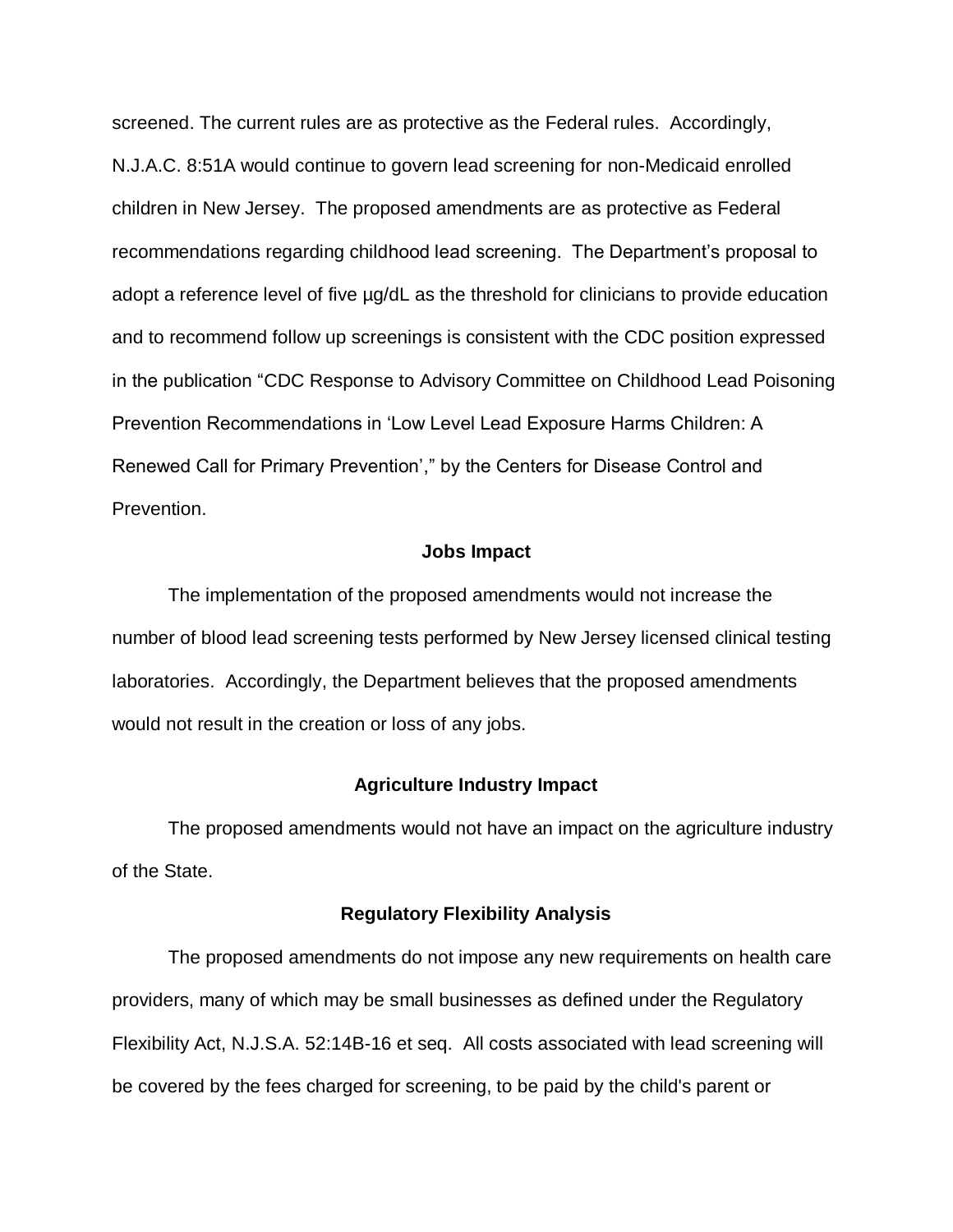guardian, by the insurance carrier covering the child, the Department, or the local health department. As the proposed amendments implement the requirements imposed on all health care providers by [N.J.S.A. 26:2-137.2](http://www.lexis.com/research/buttonTFLink?_m=c40a86fa64ea7c519c95069e484ae0e8&_xfercite=%3ccite%20cc%3d%22USA%22%3e%3c%21%5bCDATA%5b36%20N.J.R.%205068%28a%29%5d%5d%3e%3c%2fcite%3e&_butType=4&_butStat=0&_butNum=16&_butInline=1&_butinfo=NJCODE%2026%3a2-137.2&_fmtstr=FULL&docnum=1&_startdoc=1&wchp=dGLbVzt-zSkAl&_md5=ce9d945c82a23c82524af3a6a69b3177) et seq., which provides for no businesssize related requirements or exemptions, none are provided in the proposed amendments.

### **Housing Affordability Impact Analysis**

The proposed amendments would have an insignificant impact on the affordability of housing in New Jersey and there is an extreme unlikelihood that they would evoke a change in the average costs associated with housing because the proposed amendments would operate only to reduce the reference value for blood lead level screening from 10 µg/dL to five µg/dL.

### **Smart Growth Development Impact Analysis**

The proposed amendments would have an insignificant impact on smart growth and there is an extreme unlikelihood that they would evoke a change in housing production in Planning Areas 1 or 2, or within designated centers, under the State Development and Redevelopment Plan in New Jersey because the proposed amendments would operate only to reduce the reference value for blood lead level screening from 10 µg/dL to five µg/dL.

**Full text** of the proposal follows (additions indicated in boldface **thus**; deletions indicated in brackets [thus]):

SUBCHAPTER 1. GENERAL PROVISIONS

8:51A-1.1 Scope and applicability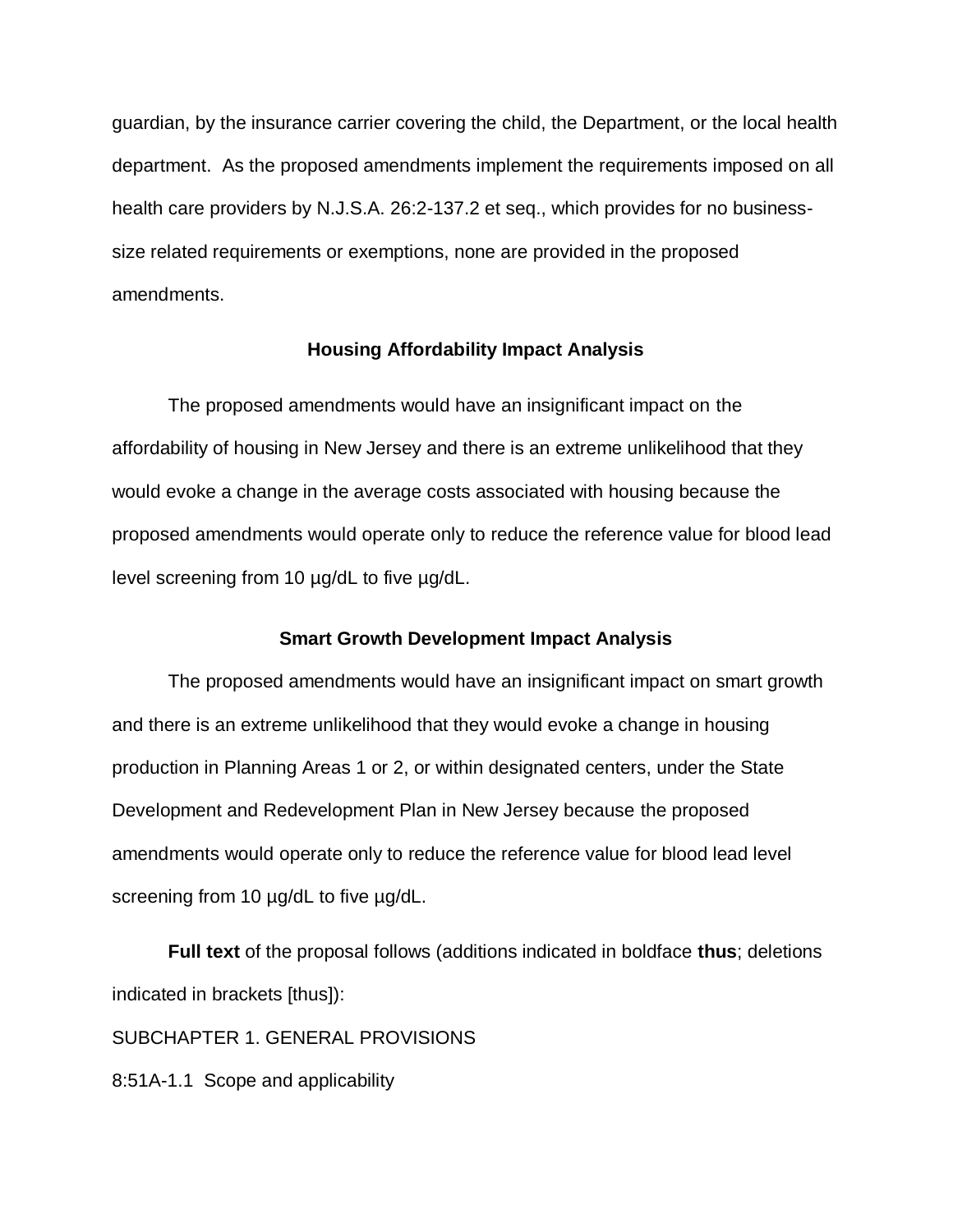The rules in this chapter apply to physicians, registered professional nurses, as appropriate, and licensed health care facilities that provide services to children [under six years] **less than 72 months** of age, and to licensed clinical laboratories that perform blood lead testing.

#### 8:51A-1.2 Purpose

The purpose of this chapter is to protect children [under six years] **less than 72 months** of age from the toxic effects of lead exposure by requiring lead screening pursuant to N.J.S.A. 26:2-137.2 et seq. (P.L. 1995, [c.328] **c. 328**).

## 8:51A-1.3 Definitions

The following words and terms, when used in this chapter, shall have the following meanings, unless the context clearly indicates otherwise.

"Anticipatory guidance" means the provision of information regarding the major causes of **elevated blood** lead [poisoning] **levels** and the means of preventing lead exposure to parents or guardians of children [under six years] **less than 72 months** of age.

"Commissioner" means the Commissioner of the New Jersey Department of Health [and Senior Services].

"Confirmed elevated blood lead" means a blood lead test result on a venous blood sample equal to or greater than [10] **five** micrograms per deciliter (µg/dL) of whole blood.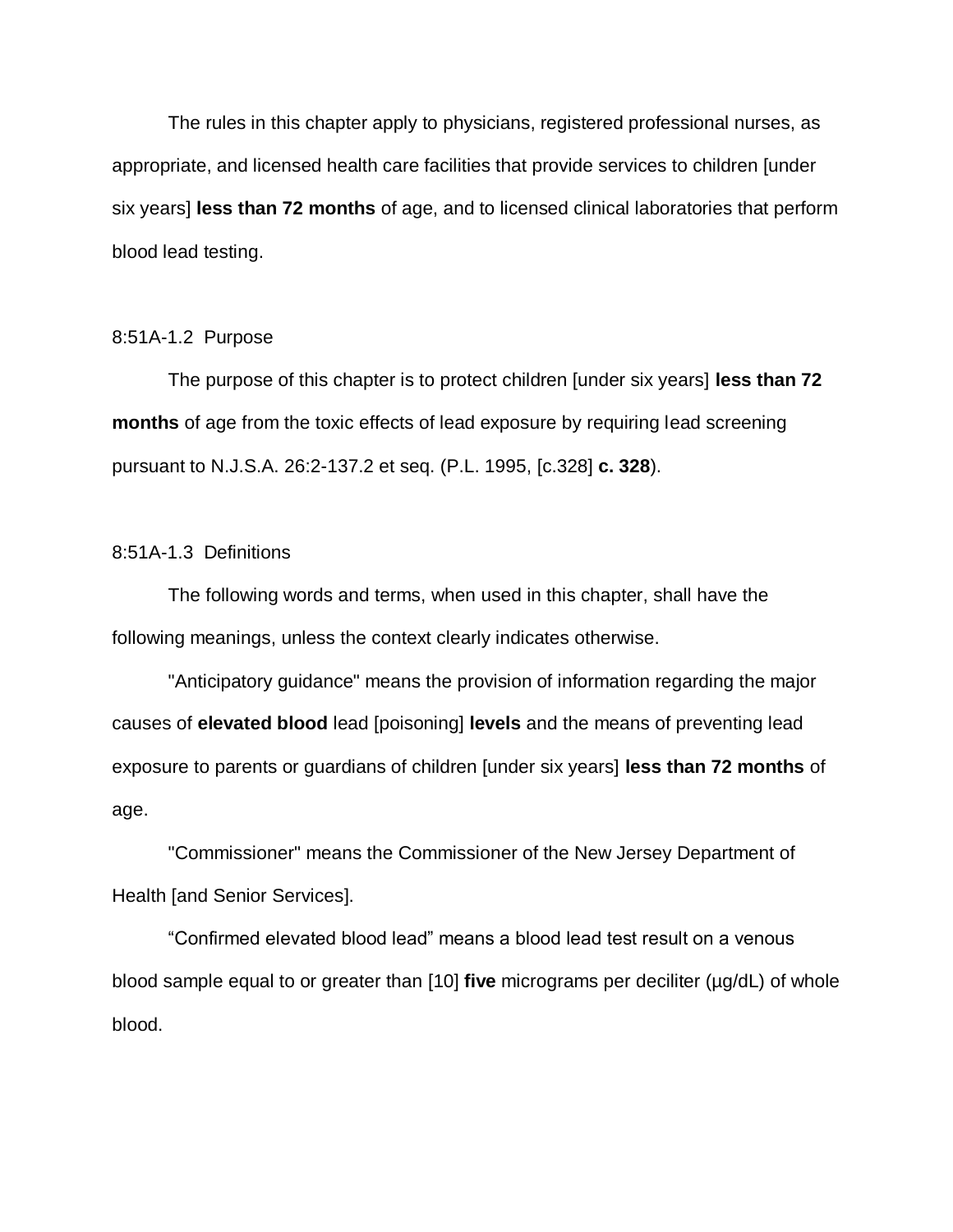"Currently accepted medical guidelines" means that version of guidelines for the medical treatment of children with **elevated blood** lead [poisoning] **levels** most recent to the time of evaluation, treatment**,** and follow-up, published by a public health agency other than the Department, or recognized medical professional organization or agency, including the United States Centers for Disease Control and Prevention, the New Jersey Physicians Lead Advisory Committee, and the American Academy of Pediatrics.

"Department" means the New Jersey Department of Health [and Senior Services].

"Elevated blood lead" means a blood lead test result, from either a venous or capillary sample, equal to or greater than [10] **five** micrograms per deciliter (µg/dL) of whole blood.

…

**"Micrograms per deciliter" or "ug/dL" means a unit of measure to express the ratio of millionths of a gram of lead in one-tenth of a liter of whole blood.** …

#### SUBCHAPTER 2. SCREENING

8:51A-2.1 Periodic Environmental Assessment and anticipatory guidance

(a) Every physician, registered professional nurse, as appropriate, or health care facility that provides health care services to a child who is at least six months of age, but [under six years] **less than 72 months** of age, shall:

1. – 2. (No change.)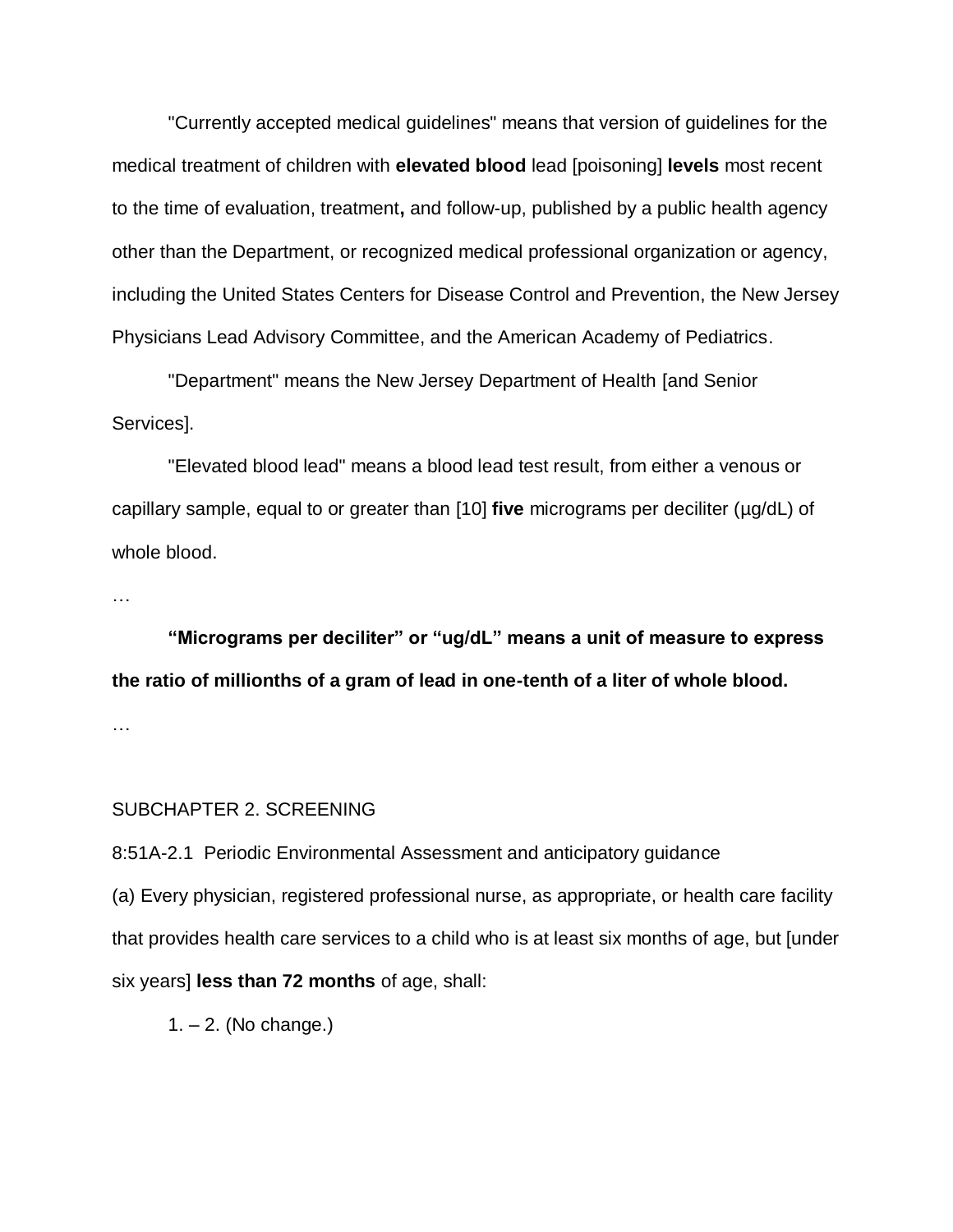3. Provide the parent or guardian of each child with anticipatory guidance on [lead poisoning prevention] **preventing elevated blood lead levels .**

8:51A-2.2 Lead screening schedule

(a) Every physician, registered professional nurse, as appropriate, or health care facility, unless exempt pursuant to N.J.A.C. 8:51A-2.3, shall perform lead screening on each patient who is [between] **at least** six months and [six years] **less than 72 months** of age according to the following schedule:

1. (No change).

2. For children found to be at high risk for lead exposure, as determined by the risk assessment performed pursuant to N.J.A.C. 8:51A-2.1:

i. (No change.)

ii. Each child [between] **at least** six months and [six years] **less than 72 months** of age shall be screened when the risk assessment indicates exposure to a new high dose source of lead since the last time that he or she was screened. Examples of a new high dose source include, but are not limited to, a recent renovation of the child's residence (if built before 1960 or if lead-based paint is known to be present), deterioration of the paint in the child's residence, moving into a house built prior to 1960 that has peeling, chipping, or deteriorated paint, or an adult living in the household undertaking a new job or hobby that involves exposure to lead.

3. Each child older than 26 months of age but less than [six years] **72 months** of age shall be screened if the child has never previously been screened for [lead poisoning] **elevated blood lead levels**.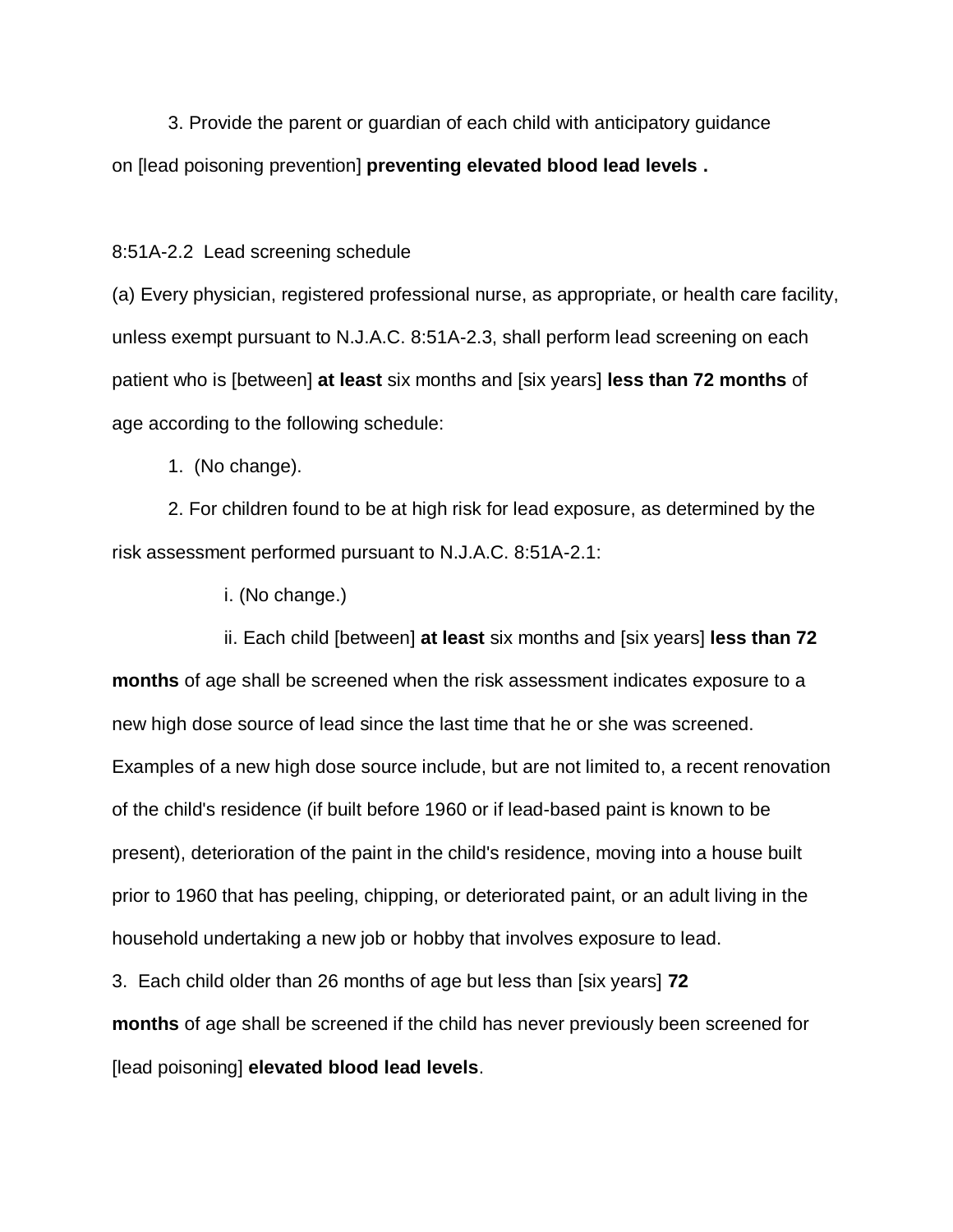## SUBCHAPTER 3. SPECIMEN COLLECTION AND LABORATORY TESTING

8:51A-3.1 Specimen collection

(a) Screening for **elevated blood** lead [poisoning] **levels** shall be by blood lead test.

(b) - (c) (No change.)

### SUBCHAPTER 4. FOLLOW-UP OF LEAD SCREENING RESULTS

8:51A-4.1 Reporting of lead screening results

(a) Each physician, registered professional nurse, as appropriate, or health care facility that screens a child for **elevated blood** lead [poisoning] **levels** shall provide the parent or legal guardian with the results of the blood lead test and an explanation of the significance of the results.

(b) For each child who has a blood lead test, on a venous blood sample, greater than or equal to [10] **five** micrograms per deciliter, the physician, registered professional nurse, as appropriate, or health care facility shall notify in writing, the child's parent or guardian of the test results and provide the parent or guardian with an explanation in plain language of the significance of the results.

8:51A-4.2 Medical follow-up of lead screening results

(a) Each physician, registered professional nurse, as appropriate, or health care facility that screens a child for **elevated blood** lead [poisoning] **levels** shall provide or make reasonable efforts to ensure the provision of risk reduction education and